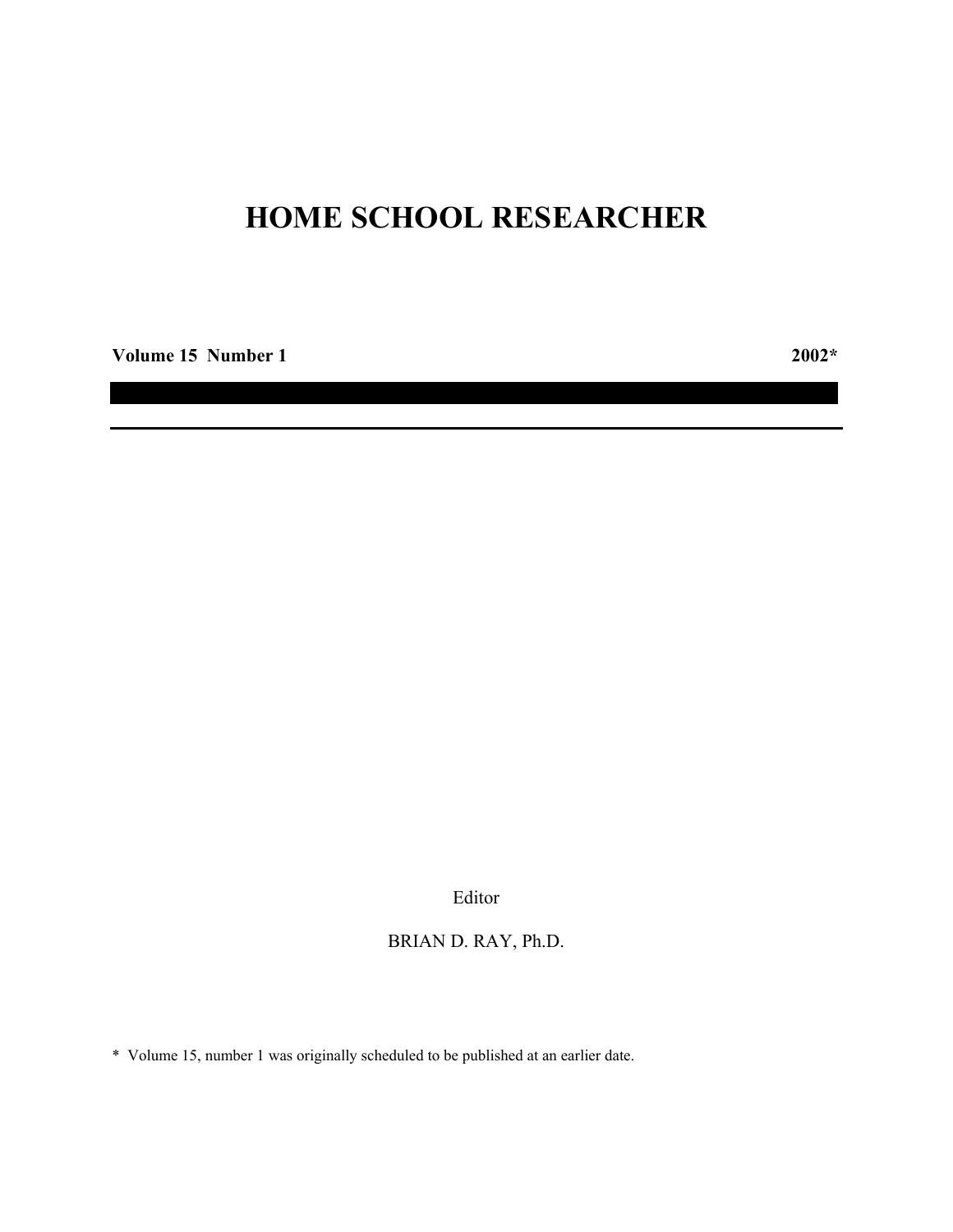# **Editor**

**BRIAN D. RAY**, Ph.D. *Home School Researcher* National Home Education Research Institute PO Box 13939 Salem, Oregon 97309

## **Advisory Editors**

- **BRIAN L. CARLTON, Ph.D., Chrysalis Center for Individual and Family Therapy Seattle,** Washington
- **JAMES C. CARPER**, Ph.D., Wardlaw College, University of South Carolina Columbia, South Carolina

**GREGORY J. CIZEK**, Ph.D., University of North Carolina — Chapel Hill, North Carolina

**DOUGLAS L. KELLEY**, Ph.D., Arizona State University West –– Phoenix, Arizona

**MICHAEL C. LOEHRER**, Ed.D., Educational Diagnostics –– Frost, Texas

**MARALEE MAYBERRY**, Ph.D., University of Nevada — Las Vegas, Nevada

**LESLEY A. TAYLOR**, Ph.D. — Wales, United Kingdom

Copyright © 2002 by National Home Education Research Institute

*Home School Researcher* (ISSN 1054-8033) is published quarterly by the National Home Education Research Institute P.O. Box 13939 Salem, Oregon 97309 Subscription price for four issues: Individual U.S. \$25.00, Organization/Library U.S. \$40.00.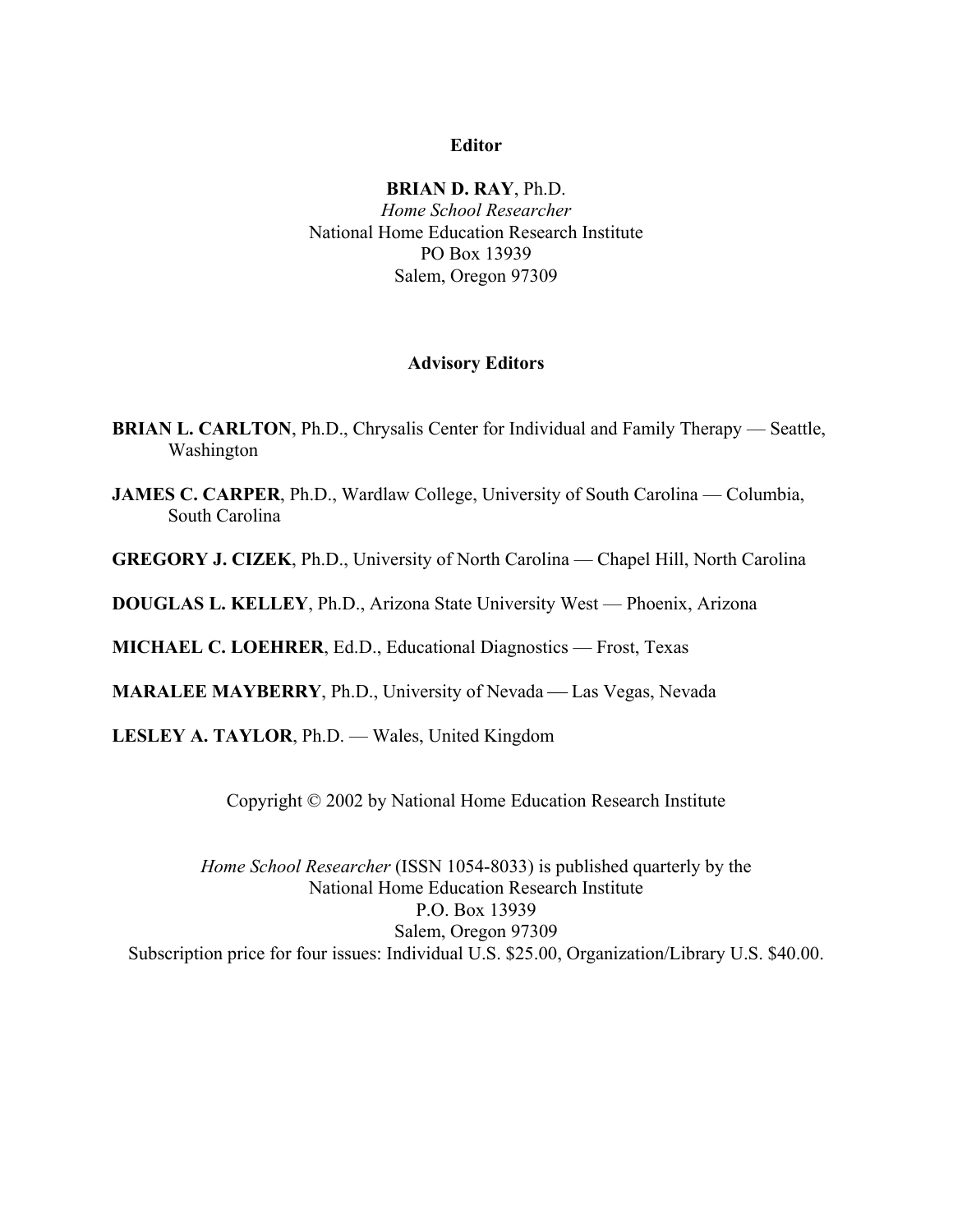# **Home-Schooled Students' Perceptions of the Transition to Public School: Struggles, Adjustments, and Issues**

## **Michael H. Romanowski, Ph.D.**

Associate Professor Center for Teacher Education Ohio Northern University Ada, Ohio 45810

TODAY IN AMERICAN culture, almost everyone is familiar with home schooling. Most people either know someone who home schools their children or at least have heard of a family that has selected this rapidly increasing alternative to public and private education. By all accounts, the movement has been growing steadily over the past few years. Early estimates indicate that approximately 15,000 students were home schooled in 1984 with that number increasing in 1988 to between 200,000 and 300,000 students (U. S. Department of Education, 1988). Circa the fall of 1999, it was estimated that there were between 1.2 to 1.7 million students grades K-12 home schooled in the United States (Lines 1998; Ray 1999). This growth not only testifies to parents' demands for alternative and less institutionalized options for their children's education, but has established home schooling as a significant and legitimate force in the American educational landscape.

There is evidence of increased support of home schooling. Apple (2000) argues that "if one of the marks of the growing acceptance of ideological changes is their positive presentation in the popular media, then home schooling clearly found a place in our consciousness" (p. 256). The popular media offers positive portrayals of home schooling in the national press, television and radio talk shows, and numerous widely read, popular magazines. The American public sees and reads about home schooled students who win or do well in National Spelling and Geography competitions, home schooled students who enter prestigious universities, and how universities now recruit and accommodate home schooled students. They see the results of various studies (for example Rudner 1999) about home schoolers' academic achievements compared to their public school counterparts. However, one aspect of home schooling that the media or research studies fail to report, centers on home schooled students who, after a significant period of time, enter the public school system.

Although most parents plan to home school their children through the high school years (Ray 1999), for many families their reasons for home schooling change as their children mature and they decide to enroll their children into conventional schooling. Thus, after several years of being schooled at home, many children eventually enter public education and face various struggles and issues as they adapt to their new learning and social environments.

The purpose of this study is to describe, from the home schooled students' perspectives, the struggles and issues they face as they enter the public school classroom. In particular, the study describes the reasons why families discontinue home schooling and the ideological conflicts that are persuasive when home schooled students transition into public schools. Finally, several suggestions are provided for families who are considering the transition from home school to public education.

#### **Methodology**

#### **Objectives of This Study and Research Design**

The guiding research questions for this study are as follows:

- Why do home schooled students enroll in public schools?
- Are there any adjustments or issues that home schooled students face as they transition to public school?
- How do administrators, teachers, and peers view home school students?
- Are home schooled students' values and beliefs tested as they enter public school?

In order to investigate these questions, qualitative research presented the ideal framework because an essential aspect of qualitative research is the importance of providing the informants an opportunity to speak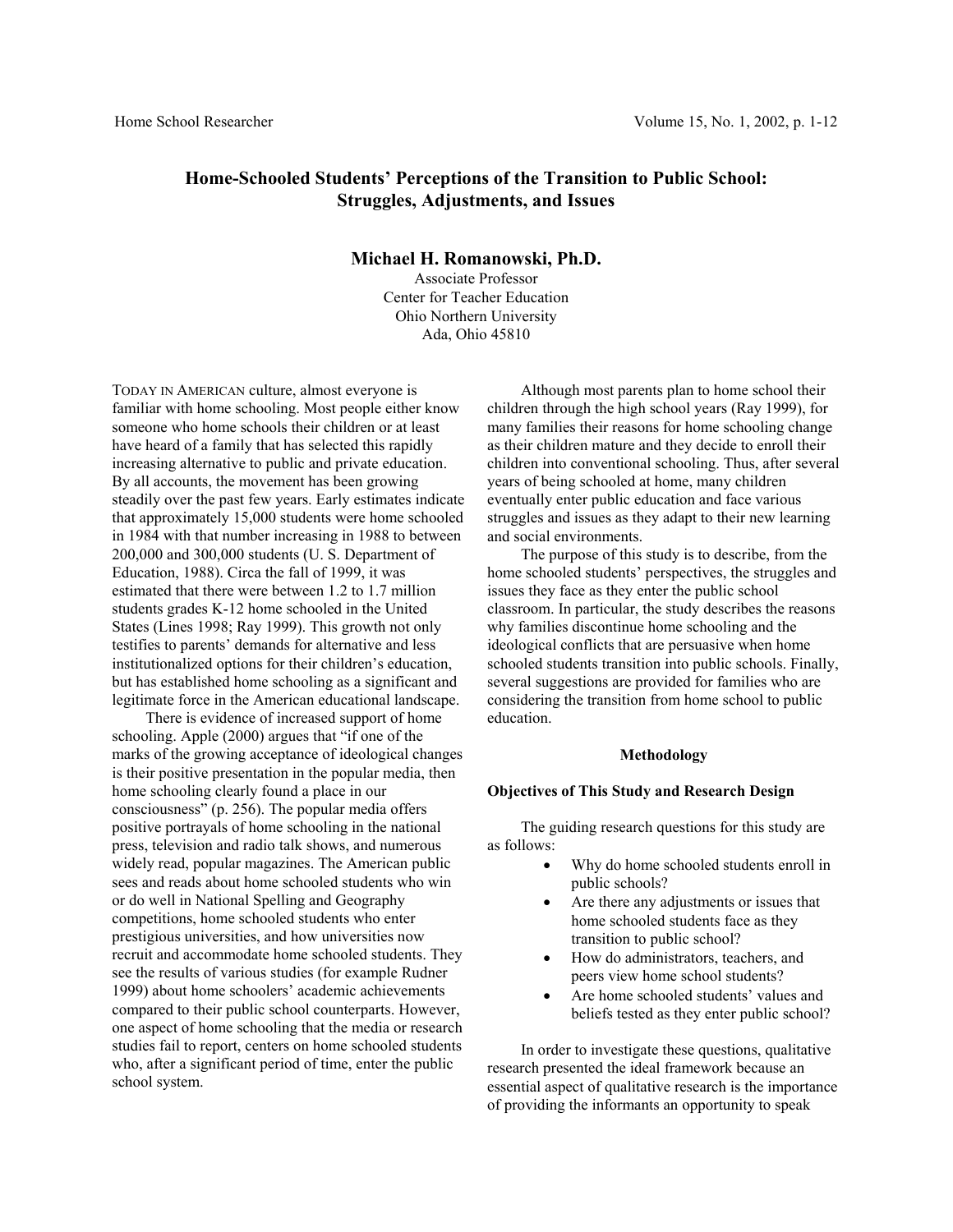## **Romanowski**

face as they enter public school. Bear in mind that there is no claim for generalizability and the conclusions are loosely and generally drawn.

## **Suggestions for Parents Who Are Considering the Transition to Public School**

THIS STUDY SUGGESTS that there are several struggles and adjustments home schooled students face when they transition into public schools. Based on these findings, I offer several recommendations regarding what parents can do to help a home school student's transition to be less stressful and help their children achieve academic and social success in their new school environment.

First, students who experienced successful transitions to public school indicated that a major reason for this success was their previous acquaintance and relationships with a significant number of the students who attended their local public school. Developing these friendships enables home schooled students to experience smoother transitions into the public school system. Therefore, parents who are considering enrolling their home schooled children into public school should seek out and provide opportunities for their child to meet and develop relationships with students who attend the local public school. These relationships were mostly developed through community team sports. However, sports may not be an interest for some children and parents must find other available avenues for their children to interact and develop relationships with public school students such as scouting, church activities, visits to places like the public pool, and other community activities involving children. In addition, the friends of parents who enroll their children in public school can be a vital resource that may aid in their child's transition.

Second, for many home school students, they have limited conventional schooling experiences and the experiences they do have are based on other children's perspectives. Parents need to discuss, teach, and provide experiences for home schooled students that will prepare them for the transition. For example, one participant stated that his mother "tried to make things as close as possible to public school towards the end of my home school year. My last month of home schooling had more structure than before." Home schooling parents should prepare their children for their transition to public schools and classrooms, answer any questions regarding public education, prepare them for academic aspects and skills that home schools might not address such as test taking, and be willing to discuss the new experiences with the students. One student stated "I talked with my parents everyday after school about

issues that came up during the day… this really helped." Finally one student suggested that

Before any decision is made to place a student into a school setting, if possible allow the student to experience the school, taking classes, doing assignments just like it would be if enrolled (as much as possible). The reality cannot be seen in one day but this will enable them to get a sense of the reality of public schooling.

Although this option may be difficult, talking to students who attend public school or better yet, students who have made the transition to conventional schooling, would be beneficial to home school students who are considering enrollment in public school.

Third, develop ways that can be used to provide students with opportunities to deal with challenges to their values and beliefs. Home schooled students need to be exposed to oppositional perspectives as they study literature, social sciences, and the sciences. For example, extensive studies that compare and contrast evolution with creation would seem to prove useful as they enter public education. Home schooled students need opportunities to be able to develop and articulate sound arguments for their beliefs and views (if these differ from public school). More important, these students should begin to think out how they will deal with conflicts to their beliefs and values when they face these in the public school classroom.

Finally, there are multiple factors that shape and influence the home school experience for each individual student. This, in turn, will affect the individual student's experience as they enter public school. These include, but are not limited to, the primary reasons the family home schools, the number of siblings that were simultaneously home schooled, the personality and maturity of the home schooled child, and the specifics as to the structure and style of the home schooled environment. One student stated, "One must keep in mind that every child's threshold is unique. School can work to the advantage of many students who are ready to embrace the system." The key element is that parents must know their children very well and must be capable of objectively and honestly evaluating their child's strengths, weaknesses, readiness, and maturity level. Only then will parents be able to meet their child's specific needs and aid them in their transition to public schooling.

### **References**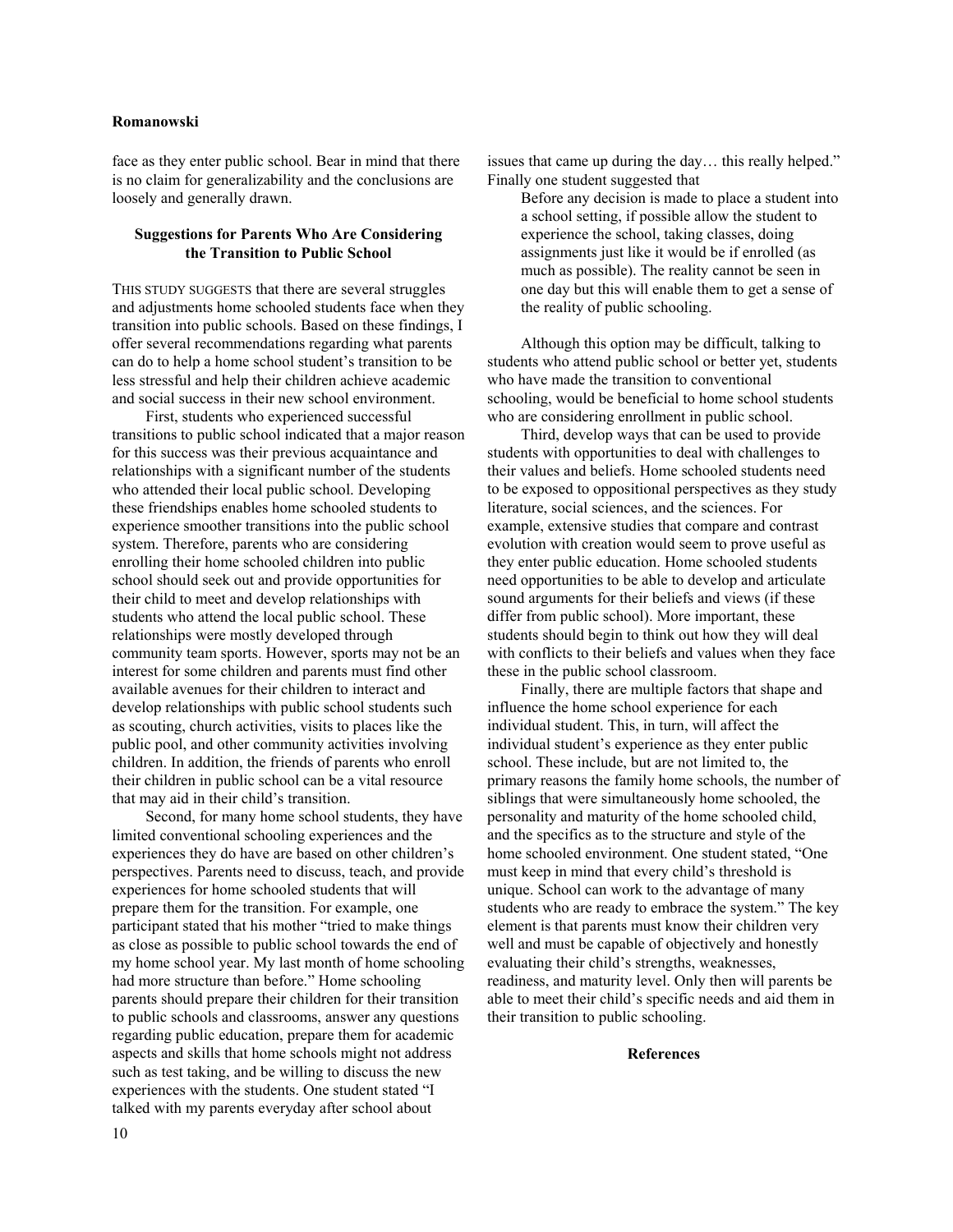#### **Transitions to Public School**

Apple, Michael, W. (2000). The cultural politics of home schooling. *Peabody Journal of Education*, Vol. *75* No. *1 & 2*, 256-271.

Archer, Jeff (1999). Unexplored territory: Home schooling is growing, but many researchers shy away from the topic. *Education Week*, Vol. *19* No. *15*, 22-25.

Duffey, Jane (1998). Home schooling: A controversial alternative. *Principal,* Vol. *77* No. 5, 23-26.

Garcia, Ricardo, L. (1991). *Teaching in a pluralistic society: Concepts, models and strategies*. New York: Harper Collins.

LeCompte, Margaret D. & Preissle, Judith (1993). *Ethnography and qualitative design in educational research* (2<sup>nd</sup> ed.). New York: Academic.

Lines, Patricia M. (1998). *Homeschoolers: Estimating numbers and growth*. Washington, DC: U.S. Department of Education, Office of Educational Research and Improvement, National Institute on Student Achievement, Curriculum, and Assessment.

Marchant, Gregory, J. & MacDonald, Suzanne, C. (1994). Home schooling parents: An analysis of choices. *People and Education*, Vol. *2* No. *1*, 65- 82.

Mayberry, Maralee, Knowles, J. Gary, Ray, Brian, and Marlow, Stacey (1995). *Home schooling: Parents as educators*. Thousands Oaks, California: Corwin Press.

Ray, Brian D. (1999). *Home schooling on the threshold: A survey of research at the dawn of the new millennium*. Salem, Oregon: National Home Education Research Institute.

Rudner, Lawrence. M. (1999) *The scholastic achievement and demographic characteristics of home school students in 1998*. Purcellville, VA: Home School Legal Defense.

Smedley, Thomas (1992). *The socialization of home school children: A communication approach*. Master's thesis, Radford University, Radford, Virginia.

United States Department of Education, National Center for Educational Statistics. (1988). *Report of educational statistics*. Washington, DC: Author.

Van Galen, Jane A. (1988). Ideology, curriculum and pedagogy in home education. *Education and Urban Society*, Vol. *21* No. *1*, 52-68.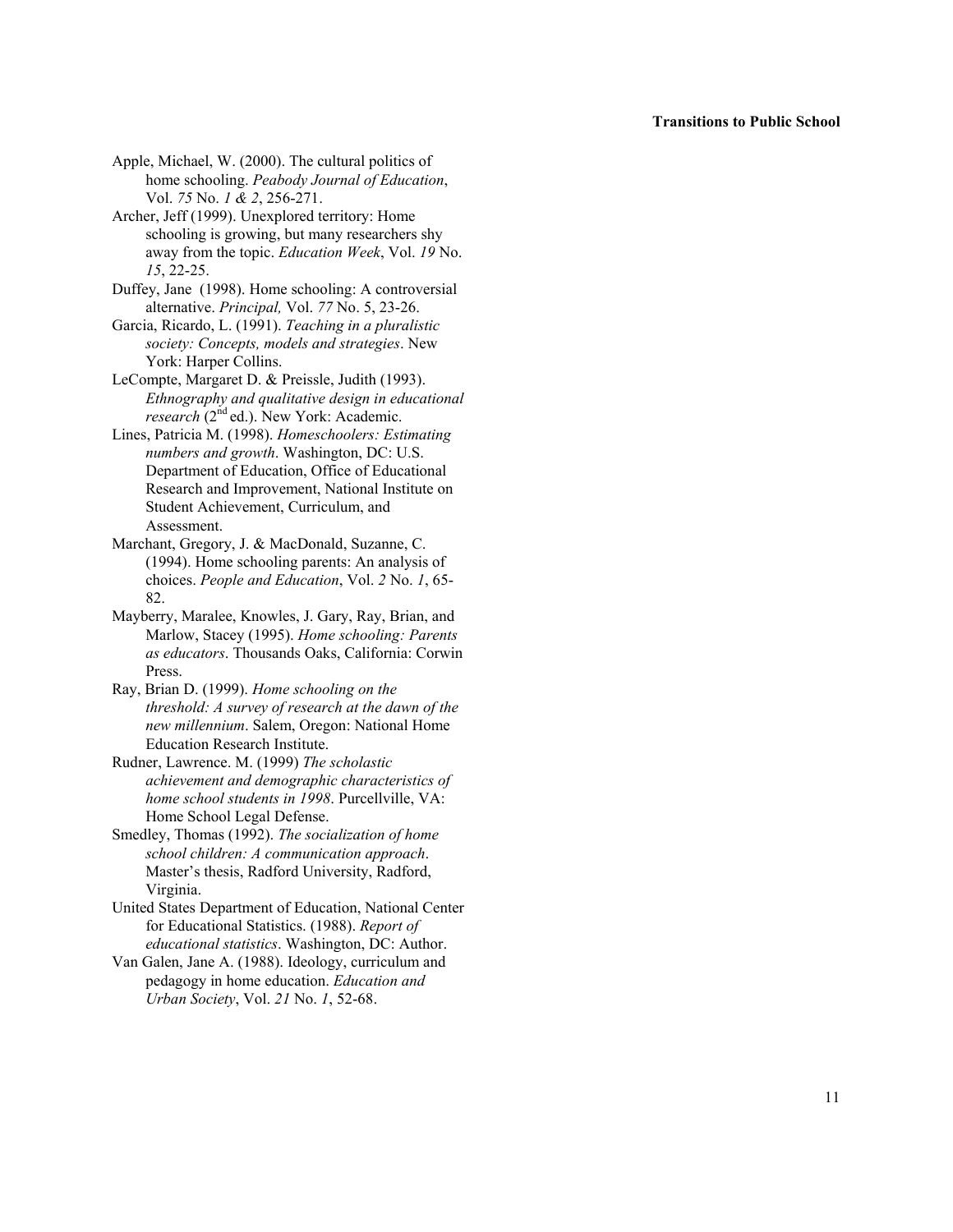## **What Are British Home Educators Opting Out Of?**

**Chris Harris**  University of Wales Swansea United Kingdom

## **A Brief History of Schooling From the 1500s to the 1980s**

HOME EDUCATORS ARE parents who have opted out of the "educational system" of the society in which they live. This definition is only meaningful if one can specify what it is that has been opted out of. In the case of Britain such specification is difficult since the British educational system has, for the last twenty years, been going through a period of rapid change whose pace, under the influence of current political, technological, and economic changes in British society, has recently accelerated. This paper has therefore the difficult task of attempting, in short compass, to characterize a moving target. It will do so in the form of a brief history which will for simplicity's sake confine itself to England and Wales and ignore Scotland which, American readers may be surprised to learn, has its own legal system, its own form of currency, and its own educational system.

Before the 1500s, the only educated (literate) people were the clergy and the only educational institution was the Church. The fifteen hundreds saw the establishment of fee paying schools for the laity called grammar schools, so called because they taught English, Latin, Greek, and elementary mathematics and it was in one of these that Shakespeare acquired his "small Latin and less Greek." These fee paying, though endowed, schools prepared their male pupils for entry at the age of fourteen to the universities of Oxford and Cambridge which provided what little secondary education was available.

It was not until the nineteenth century that any great effort was made to create a literate population. The motivation of this effort was religious: the masses had to be taught to read so that they could read the Bible. Unfortunately, from the point of view of the creation of a coherent educational system, the nineteenth century was a time of the proliferation of religious denominations which dissented from the established (English national) Church of England. All

these religious groups were concerned to inculcate their own religious principles in their pupils as a way of ensuring that they had members in the next generation and were therefore in competition with each other. While this competition increased the quantity of educational provision, it also increased its diversity.

After 1870, the granting of the vote to a substantial section of the working classes inspired the national government to establish a system of universal schooling. The motivation this time was political not religious; as one of the supporters of such provision remarked: "We must teach our new masters their letters!" And that was about all the system was designed to do. Some form of schooling was made compulsory for all children between five and eleven. National schools were set up to supplement the education provided by the religious schools. The curriculum of the new schools was (with one exception) confined to the three 'R's - Reading, 'Riting, and 'Rithmatic. The establishment of a universal system of national education was impossible because of the opposition of the religious groups who were allowed to maintain their own church or denominational schools and who insisted that religious instruction was part of the curriculum of the new national schools.

In the twentieth century, the educational system expanded with the piecemeal creation of secondary schools and financial aid to the religious schools in return for their employing properly trained teachers and following a centrally prescribed curriculum. The school leaving age was raised in 1918 to 14. There was also some provision of technical schools. A proper system of education was not really instituted until the 1944 Education Act which provided for free education until 15 for all. It developed a clear terminology for describing educational levels and classes of school appropriate to each: primary (5-11 years), secondary (11-18 years), and tertiary (18 years +). Secondary schools were to be divided into three types (the "tripartite system"): grammar schools for the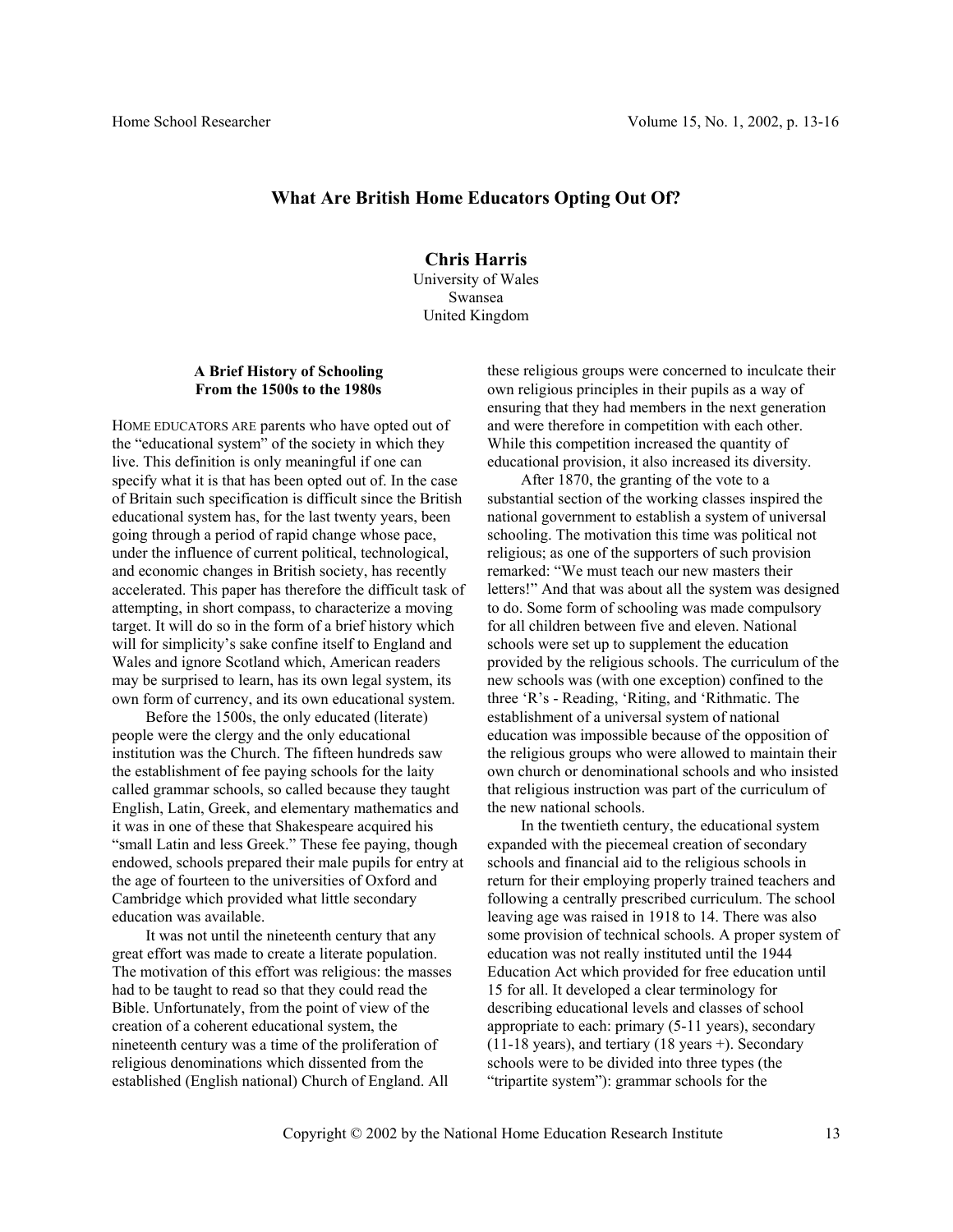## **Goymer**

(note a, June 15, 1998). On opening the bag I found a further note which explained that one "teaching" session had been taped, but that the quality was not good and had therefore been "wiped." "Apologies for not doing any more, but there simply hadn't been enough time" (extract from note b, June 15, 1998). One of the two hour tapes I had given them was jammed and had been replaced by another. (I have since managed to mend the jammed tape and when played, it has recorded snatches of muffled conversation between Sally and Briony barely audible under the soundtrack of the film *Jungle Book* which I assume was playing on the television or video.) A slightly encouraging "rider" was that Sally had made some notes during some sessions and about her thoughts in general and would be sending me these in the post. To date I have not received them, nor managed to regain contact with the family either by telephone (numerous calls during the day and evening with no answer) or in reply to my letter to them in July. The latter explained that I would very much like them to be involved in my research project and invited them to negotiate ways of continuing this with me. After writing it I felt that I needed to "reward" their kind efforts to date (initial interview) and reassure them not to feel that they have let me down too much. I currently feel that I will persist in my attempts to make contact with them again as they not only represented my sole engagement with a homeschooling family, but had valuable links with a local Education Otherwise network.

With hindsight, however, I feel that I must pose a set of self-reflexive questions about my methodology and whether or not my fieldwork experiences to date (within this small-scale study) have produced data worthy of analysis, bearing in mind my initial investigation into the power balance in the parent-child relationship and its influences on the teaching methods used and the quality of learning for the child educated at home. Where possible, I will discuss the following issues with others (colleagues on the Ed.D. course, my tutor, friends, and family):

1. Should I have negotiated the taping/recording exercise with Sally and Briony more thoroughly? What were the reasons I did not?

2. Was the length of time for the self-recording too long?

3. Were there any early clues in my contact with the family of their vulnerability (to case study research involving interview, self-recording, etc.)?

4. Moreover, were there any indications from the initial interview and my observational notes that they would "drop out"  $-e.g.,$  infringing on their private life, revealing problem areas that they would not have otherwise revealed and felt the need to address?

Assuming then that privacy is a matter of importance in everyday life, including research that purports to present risks no greater than those in everyday life, the problem becomes one of recognising when a risk of invasion of privacy is present. (Melton, 1992, p. 65, 66)

Am I in fact engaged in a study of the privacy of the family as part of case study approach to homeschooling? In common parlance privacy can be described as "I know when I see it." It is an elusive constraint that has unclear and probably idiosyncratic limits. Indeed, privacy may be described better as "I know when I feel it"— personal violation (body search, body language interpreted), gossiped about (quotes from interviews summarized or quoted), having one's mail read (quoting from letters, stories, etc.), or having one's house entered without permission (permission to enter, but not explicitly to answer all of these questions). Privacy is difficult to define, yet it can (or its perceived invasion), as I have discovered, be a major block to case study research. They will not explicitly say that they do not want to be involved in your study any more — they will just vanish into the distance!

#### **Concluding Thoughts**

THIS PAPER HAS, in essence, been a self-analytical piece. It has mapped out my methodological journey from initial contacts with two families, interviews with them which led to a small-scale study proposal, then faltering steps into fieldwork guided by a desire to learn more about their homeschooling experiences and in particular how their parent-child relationship affected learning. Along this route I have followed my own instincts as a researcher, parent, and teacher (with occasional pauses for self-reflection), and accepted guidance from a range of authors and colleagues. However, what emerges as the most important aspects for me to take on board in this methodological analysis has been the issue of recognizing the limiting affects of privacy and how I can fine-tune my researcher sensitivities and research tools to strengthen my case-study investigations.

In asking for an interview with one person, I plan to invade her privacy — expose at least some of her private self. This "invasive" approach can, of course, be made more "comfortable" for the person being interviewed — negotiating clear boundaries for questions, talking to her on her "home-ground," and offering the chance to censor or alter the "account" on reading the transcript or listening to the tape. My selfappointed task to "invade" a family's privacy, I feel, necessitates an approach which has to take this "comforting" aspect very seriously and rigorously. The self-reflexive questions I have posed above should help me in this quest for a refined methodology. I need to make contact with other homeschool families and will